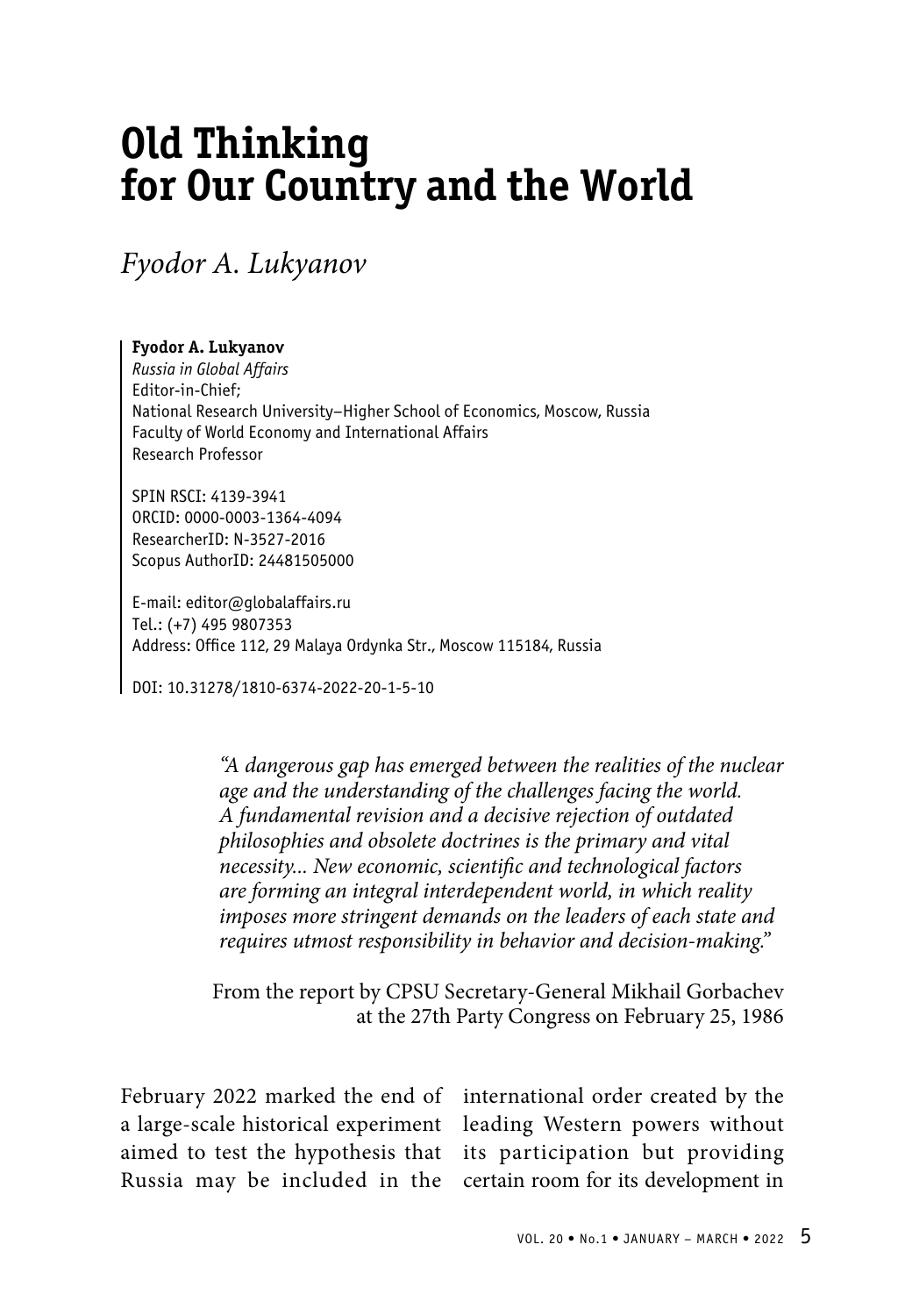accordance with the rules established by the leaders of this order. The result is negative.

Neither the obsession with the West as a priority—and seemingly superior—partner, nor the sharp dissociation from it is anything new to Russian history. For centuries, Russian intellectuals have been discussing whether the country belongs to Europe or not, following pretty much the same pattern. The period of the late 20th and early 21st centuries, however, had an important distinction. For the first time, the notion of belonging or not belonging to Europe acquired an institutional framework. Europe has turned from a cultural and historical phenomenon into a set of structures that emerged out of Cold War-era homogeneity, that is, Western homogeneity. In order to participate in these structures, one must meet the prescribed criteria, and this is what the "European choice" is all about.

The Russian Federation tried to make this choice in 1992 when it emerged on the international stage in a somewhat schizophrenic capacity as the inheritor and successor of the Soviet Union but strongly rejecting its heritage and identity. In parallel with post-Soviet Russia, the European Union, just transformed from the Community, entered the world stage as the

embodiment and apotheosis of institutionalized Europe.

For about fifteen years after the disintegration of the Soviet Union, Russia genuinely sought to become part of the European order created by the United States and its allies. It tried to do this on grounds that would not be standard (Moscow was never ready to stand in the queue of candidates to Euro-Atlantic institutions), but at the same time would not imply radical changes in the Western scheme of things. The effort did not work out. In his February 21 televised address, President Vladimir Putin deliberately mentioned an old conversation with Bill Clinton about Russia's possible admission to NATO and the U.S. leader's basically negative reaction. The disappointment about the fact that such an option was envisioned by Moscow, but was rejected by the Western club, left a mark on the Russian political consciousness.

Could the West have acted differently? Theoretically, yes, if it had tried to build a new world order encompassing Russia and other post-Soviet countries instead of mechanically spreading its own Cold War-era institutions. In practical terms this was hardly feasible. The balance of power twenty to twentyfive years ago and the degree of ideological and political dominance of the United States and its allies in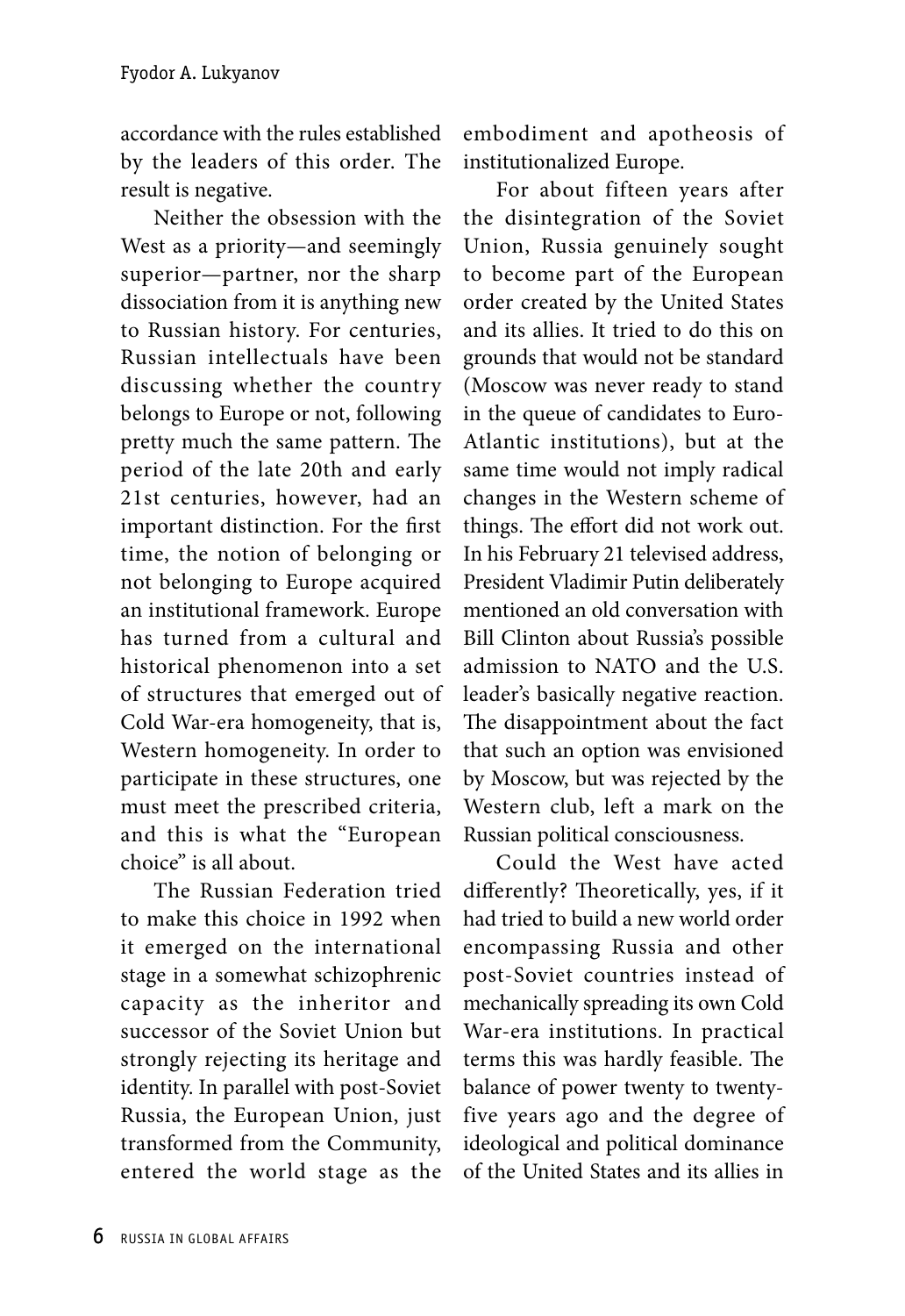the international arena did not imply any deviation from the existing schemes for considering the interests of the defeated enemy.

Could Russia have behaved differently, come to terms with its subordinate role and started to rearrange the niche assigned to it within the Western-centric order? This question is more complicated. Those who think that Russia is inherently inclined towards great powerness claim that the revival of its full-fledged power and desire for special significance was inevitable. I daresay at that time Russia had the potential to "get used" to the status of a non-leading element of a certain system. But for this to happen, firm confidence was needed that the system was powerful, strong and lasting, and that those in charge were in full control. Put it simply, this meant that American hegemony had to be unquestionable. But this is precisely what raised doubts in the early 21st century.

By 2022, Russia had been deeply integrated in the web of international political and economic interconnectedness. However, a) Moscow was not satisfied with the amount of dividends it received, b) the world system as a whole and its key elements (leading countries) were in decline, and c) the erosion of governance institutions seemed to be beyond repair, since the principles of the 20th and 21st centuries that got intertwined within it in many ways contradicted each other. This combination of factors provided the basis for the following conclusion: sharp moves to overcome the inertia of the previous order will give an advantage for creating its new version, one in which Russia will no longer be bound by conventions arising from the desire to belong to the Western community, and this community itself will stop dominating the world stage.

The current special military operation in Ukraine has essentially canceled thirty years of Russia's post-Soviet development (or transition, as it was habitually called some fifteen years ago) both in terms of numerous geopolitical concessions made in those years, and in terms of most of the conveniences, including consumer ones, gained as part of the Western-centric system. Russia seems to have returned to the crossroads it passed at the end of the 1980s and the beginning of the 1990s to choose another road. The fierce intellectual discussion about the road to the future, which started during *perestroika* but was never finished due to the collapse of the USSR, apparently has a chance to recommence and produce a certain conclusion. As a matter of fact, no choice was made after the events of the early 1990s. Instead, Russia was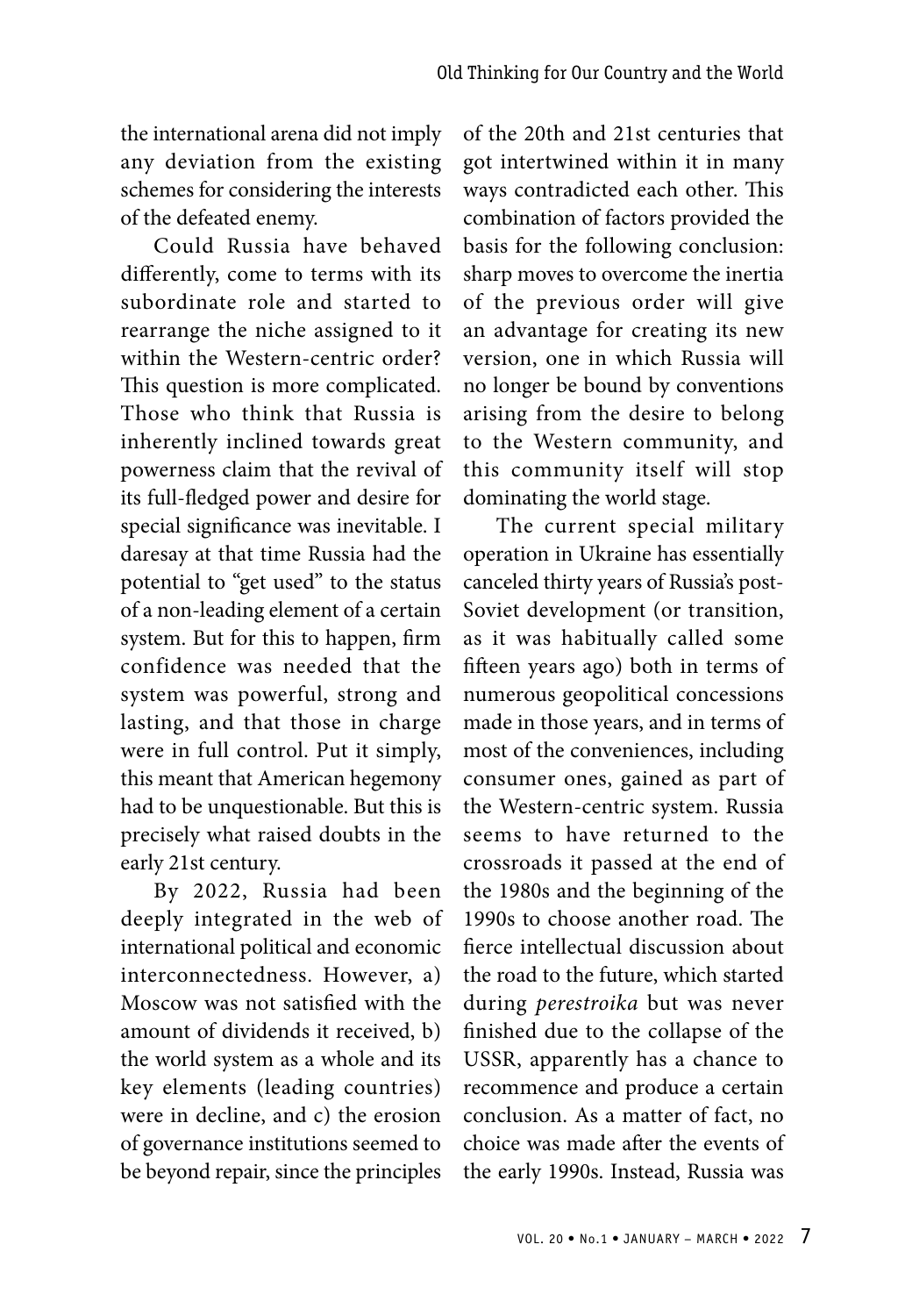picked up by the historical stream and carried away.

But the dispute over what exactly was to be done was only part of that unfinished discussion. Its main goal was to figure out "what heritage we renounce." *Glasnost*-era panelists gladly used this quote by Lenin. Having come full circle, we are back to square one.

The Russian President's lengthy speech on February 21, 2022, which set off a series of breathtaking developments, does not just draw a line under the post-Soviet era. It recalls the fate of the country throughout the 20th century. The underlying historical motif is the illegal and reckless, from the President's point of view, actions of the communist authorities from Vladimir Lenin to the last Soviet-era leaders who lost the country. The speech reveals the quintessential element of the new approach—applying simultaneously two concepts to the neighboring country: 'decommunization' ("We are ready to show you what real decommunization means for Ukraine") and 'denazification.' In other words, the speech intertwines references to the two most tragic upheavals that shook the country in the last century and prompts that the current developments may be interpreted as an attempt to draw a line under that time—a line

that, based on this logic, was not drawn thirty years ago when the wanderers chose the wrong road at the historical crossroads. The present Russian leadership is determined to correct that mistake. Contrary to the firm belief of many observers, it is by no means missing the Soviet Union but seems to regard the distance traveled from Lenin to Gorbachev as an anomaly of Russian life: "It is a great pity that the vile, utopian fantasies, inspired by the revolution, but absolutely destructive for a normal country, were not promptly removed from the basic, formally legal foundations on which our entire statehood was built" (from the Russian President's televised address on February 21, 2022).

The contemporary political history of the world began thirtysix years ago, on February 25, 1986, when CPSU Central Committee Secretary-General Mikhail Gorbachev first used the phrase "new political thinking" in his report delivered at the 27th Party Congress. Eighteen months later, this concept was detailed in the book *Perestroika. New Thinking for Our Country and the World*. Its key postulates were as follows: rejecting class values in favor of universal human ones; stopping confrontation and the division of the world into blocs; and resolving conflicts not by military, but by political methods, that is,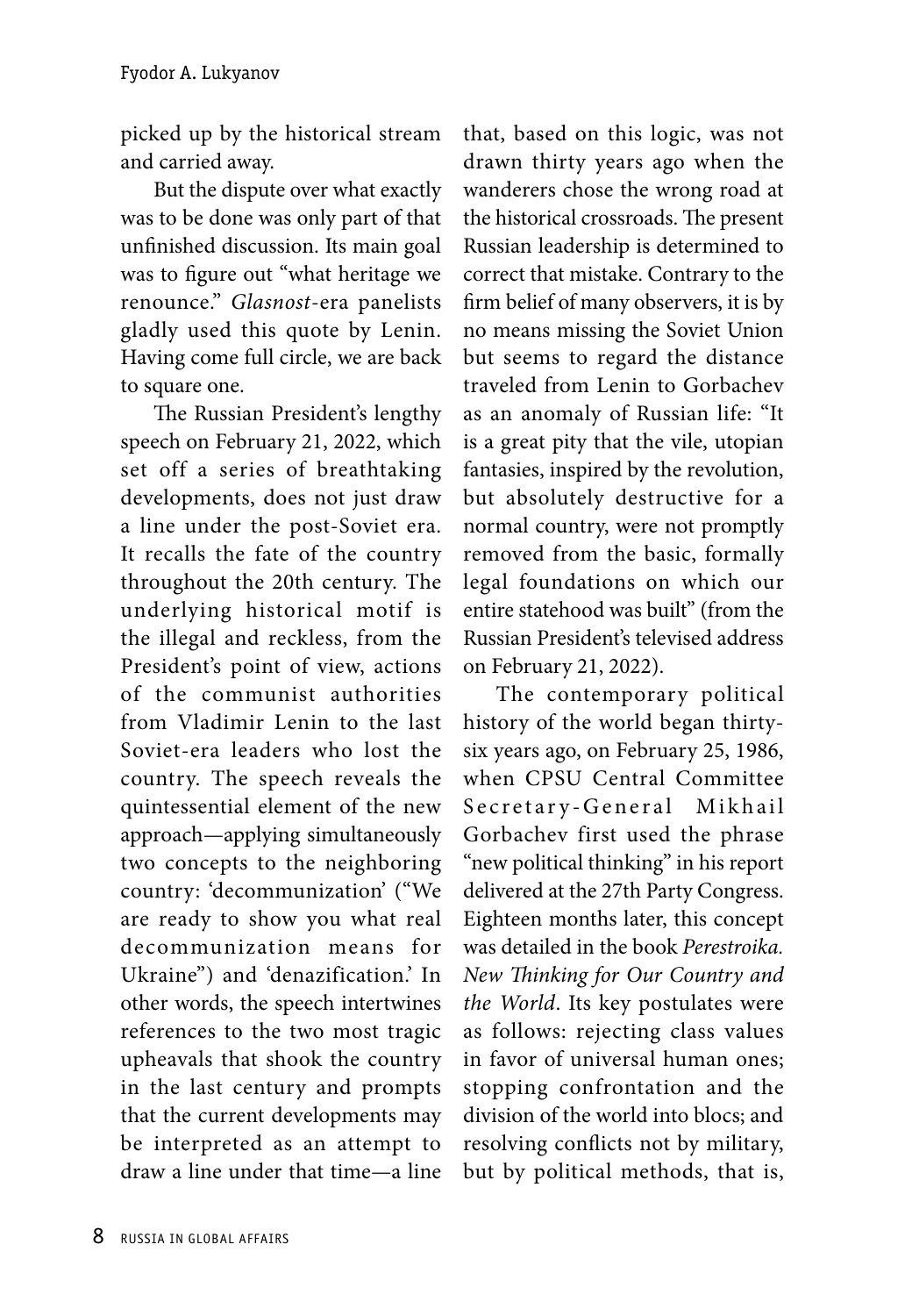building international relations on the basis of the balance of interests and mutual benefit rather than the balance of power.

Gorbachev predated Fukuyama and eliminated the ideological obstacle to globalization. The rapid collapse of the socialist camp and eventually the Soviet Union was a direct consequence of the "new political thinking," and so was the establishment of a "liberal world order," which rethought Gorbachev's principles in its own way and, most importantly, without Moscow. However, the momentum Russia gained from *perestroika* lasted for a very long time, taking the form of the above-mentioned attempts to build a Western-centric world. Three and a half decades later, Russia took a drastic and irreversible step to do away with the inertia.

It immediately transpired, though, that the degree of Russia's inclusion in the world, in other words, dependence on external counterparties, is even greater than was generally believed and that an almost instant termination of ties entails avalanche-like changes. But the whole world is living through a similar experience. An attempt to exclude the world's biggest country from international life affects all spheres of human activity, although Russia's modest share in the world economy could hardly have been

expected to cause such a tsunami. But there is more to it than the economy. By abolishing globalization for itself, Russia is making a crucial contribution to its abolition for all.

Moscow has made a very big bet. Russia can successfully get out of this predicament only if the current crisis really puts an end to the previous world order. In other words, this means that instead of pushing Russia out of the system, the system itself must cease to exist so that a new one could begin to form on entirely new conditions, different from those of the previous three decades. And yet, there is an echo of the previous turmoil. Despite internal problems, the Soviet Union remained one of the (two) structural pillars of world politics almost to the very end. The successor state lost that status and failed to regain it. In other words, rebuilding the potential and regaining the position of one of the leading world powers (both goals achieved) has not made Russia a systemic pillar of the international order. And so the only way to attain this status is to demolish the latter.

February 2022 also marked the beginning of another experiment, no less ambitious in scale and design. Russia is making efforts to reverse the course of political development and bring back the *old political thinking* (call it traditional) to itself and the whole world. Its principles